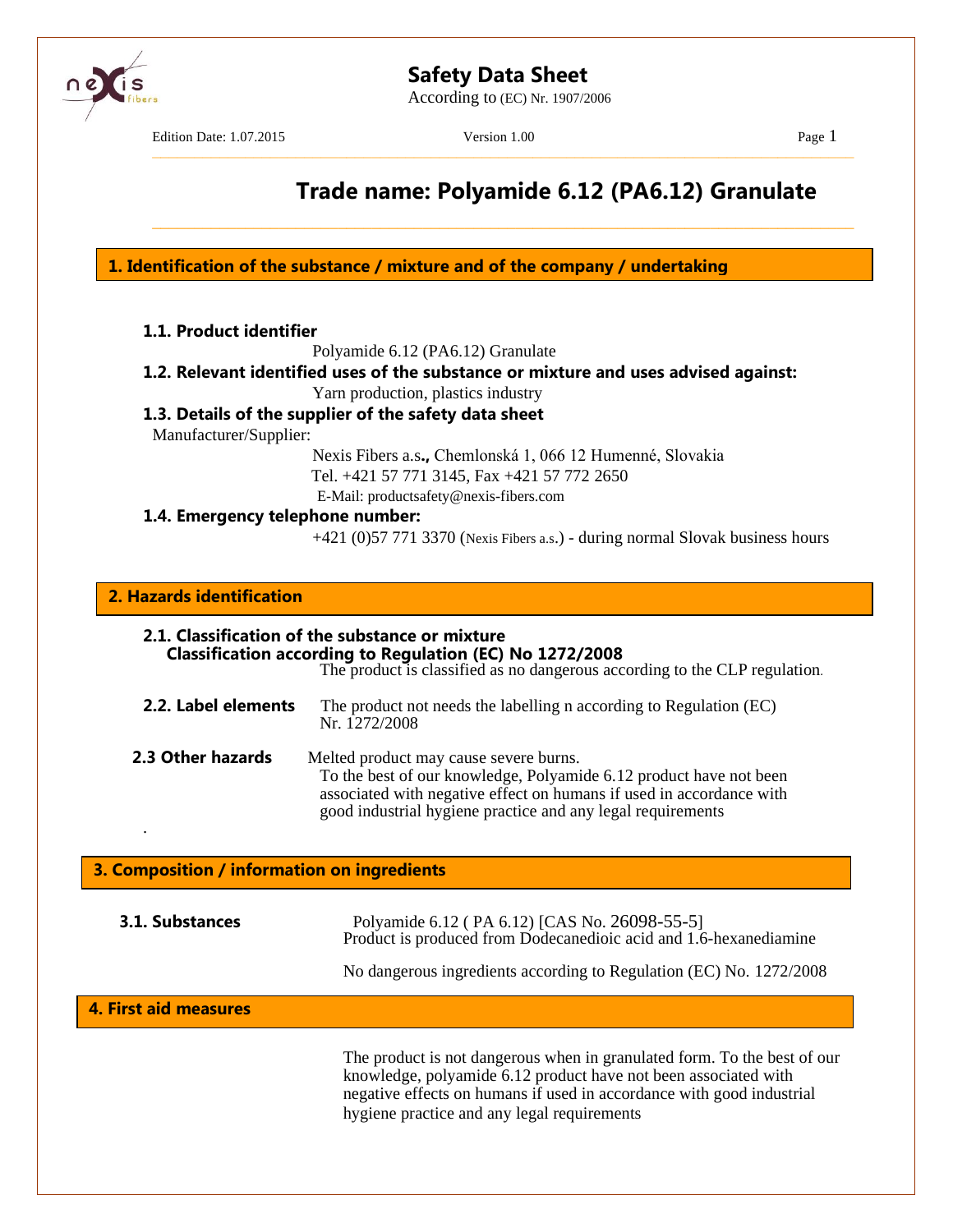

According to (EC) Nr. 1907/2006

Edition Date: 1.07.2015 Version 1.00 Page 2

–––––––––––––––––––––––––––––––––––––––––––––––––––––––––––––––––––––––––––––––––––

\_\_\_\_\_\_\_\_\_\_\_\_\_\_\_\_\_\_\_\_\_\_\_\_\_\_\_\_\_\_\_\_\_\_\_\_\_\_\_\_\_\_\_\_\_\_\_\_\_\_\_\_\_\_\_\_\_\_\_\_\_\_\_\_\_\_\_\_\_\_\_\_\_\_\_\_\_\_\_\_\_\_\_

# **Trade name: Polyamide 6.12 (PA6.12) Granulate**

#### **4.1. Description of firs aid measures**

| Inhalation:   | Not specifically concerned                                                                                                                                                                                  |
|---------------|-------------------------------------------------------------------------------------------------------------------------------------------------------------------------------------------------------------|
| Skin contact: | After prolonged skin irritation, consult a doctor.<br>After contact with the molten product, cool rapidly with cold water.<br>Do not pull solidified product away from the skin.<br>Seek medical treatment. |
| Eye contact:  | Rinse opened eye for several minutes under running water. If symptoms<br>persist, consult doctor.                                                                                                           |
| Ingestion:    | In case of persistent symptoms consult doctor.                                                                                                                                                              |
|               | 4.2. Most important symptoms and effects, both acute and delayed<br>not know                                                                                                                                |

## **4.3. Indication of any immediate medical attention and special treatment needed**

In case of contact with melted product or vapours, get immediately medical attention.

## **5. Firefighting measures**

#### **5.1. Extinguishing media**

Suitable: All usual extinguishing media may by used (spray water, foam, carbon dioxide, chemical powder) Unsuitable: No restrictions

#### **5.2. Special hazards arising from the substances or mixture**

In case of fire can be released Carbon monoxide (CO) Carbon dioxide (CO2) Hydrogen cyanide (HCN) Nitrogen oxides (NOx) Under certain fire conditions, traces of other toxic gases cannot be excluded

## **5.3. Advice for firefighters**

Use autonomous respirators, integral gas mask with polyvalent filter, gloves, boots, overall, to fight fire indoor or in poorly ventilated areas. Do not use water as extinguishing agent in the presence of uninterrupted electrical installations.

Move away no-protected and no-authorized people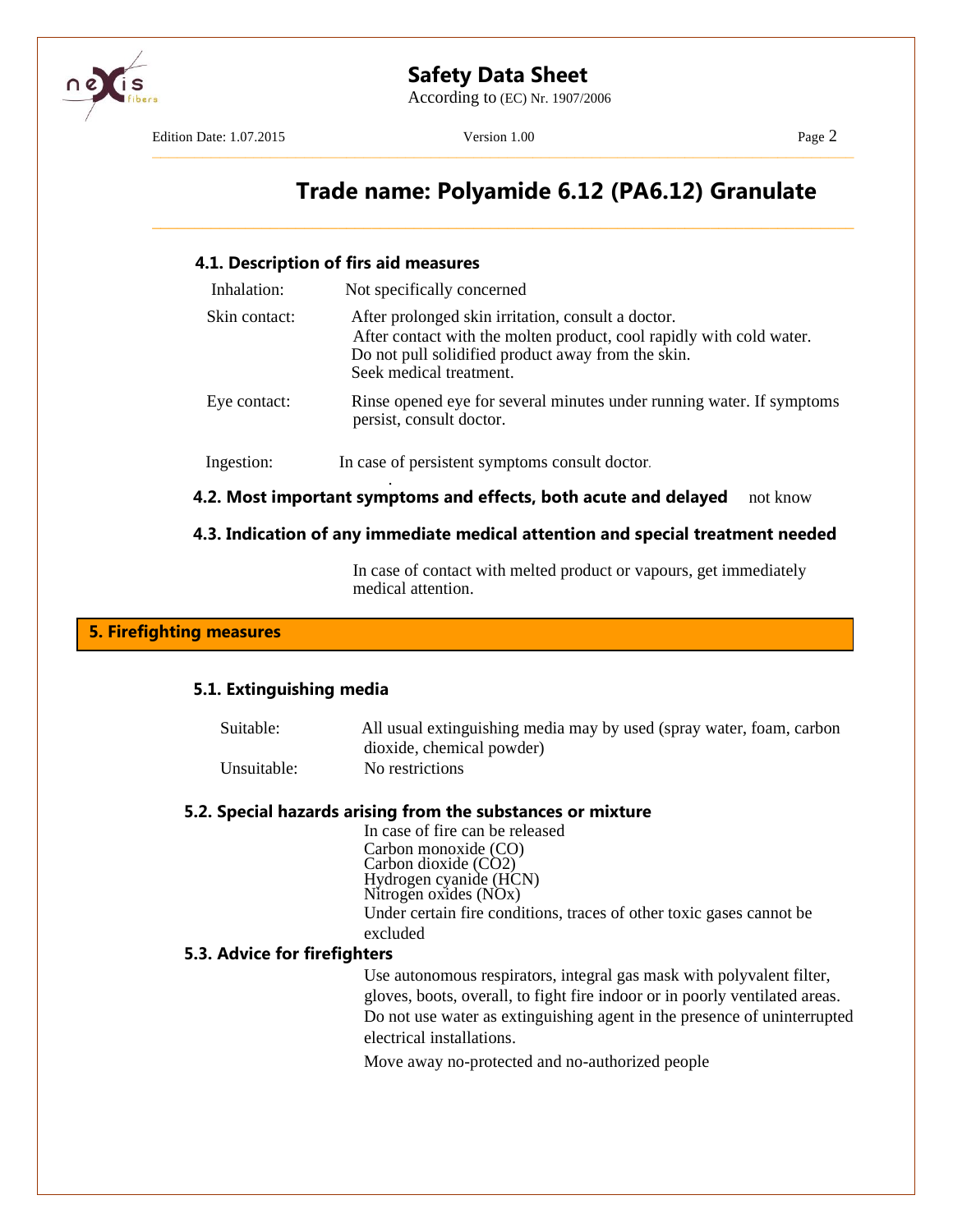According to (EC) Nr. 1907/2006

Edition Date: 1.07.2015 Version 1.00 Page 3 –––––––––––––––––––––––––––––––––––––––––––––––––––––––––––––––––––––––––––––––––––

\_\_\_\_\_\_\_\_\_\_\_\_\_\_\_\_\_\_\_\_\_\_\_\_\_\_\_\_\_\_\_\_\_\_\_\_\_\_\_\_\_\_\_\_\_\_\_\_\_\_\_\_\_\_\_\_\_\_\_\_\_\_\_\_\_\_\_\_\_\_\_\_\_\_\_\_\_\_\_\_\_\_\_

# **Trade name: Polyamide 6.12 (PA6.12) Granulate**

**6. Accidental release measures**

## **6.1. Personal precautions, protective equipment and emergency procedures**

- 6.1.1. For non-emergency personnel:
	- Move away no-protected and no-authorized person
- 6.1.2. For emergency responders:

Wear protective gloves, safety goggles, waterproof boots or shoes

## **6.2. Environmental precautions**

The product is not associated with ecological problems. No risks to the environment. Stop the leakage and isolate the area.

## **6.3. Methods and material for containment and cleaning up**

No special safety risks. Collect material for controlled re-use or waste disposal. Polyamide granules left on the floor may cause falls.

## **6.4. Reference to other sections**

See Section 7 for information on safe handling See Section 8 for information on personal protection equipment. See Section 13 for information on disposal.

## **7. Handling and storage**

## **7.1. Precaution for safe handling**

Store in cool, dry place in tightly closed containers. Handle the product away from heat source or flames. Melted product avoid breathing vapours; operate under suction Prevent formation of dust. Any deposit of dust which cannot be avoided must be removed regularly*.*

# **7.2. Conditions for safe storage, including any incompatibilities**

Consider technical advises referring to optimal process ability. The packages must be kept closed until utilization, particularly when the product is dry, because it absorbs humidity from air. Store away from the direct rays of the sun in the room with a proper ventilation. Remove dust, ventilation and vacuum cleaning. Keep away from ignition sources. Beware of static electricity. The product is packed upon delivery in suitable packaging material which may be recycled.

## **7.3. Specific end use** Yarn mono / multifilament, **t**uft, tech. polymer production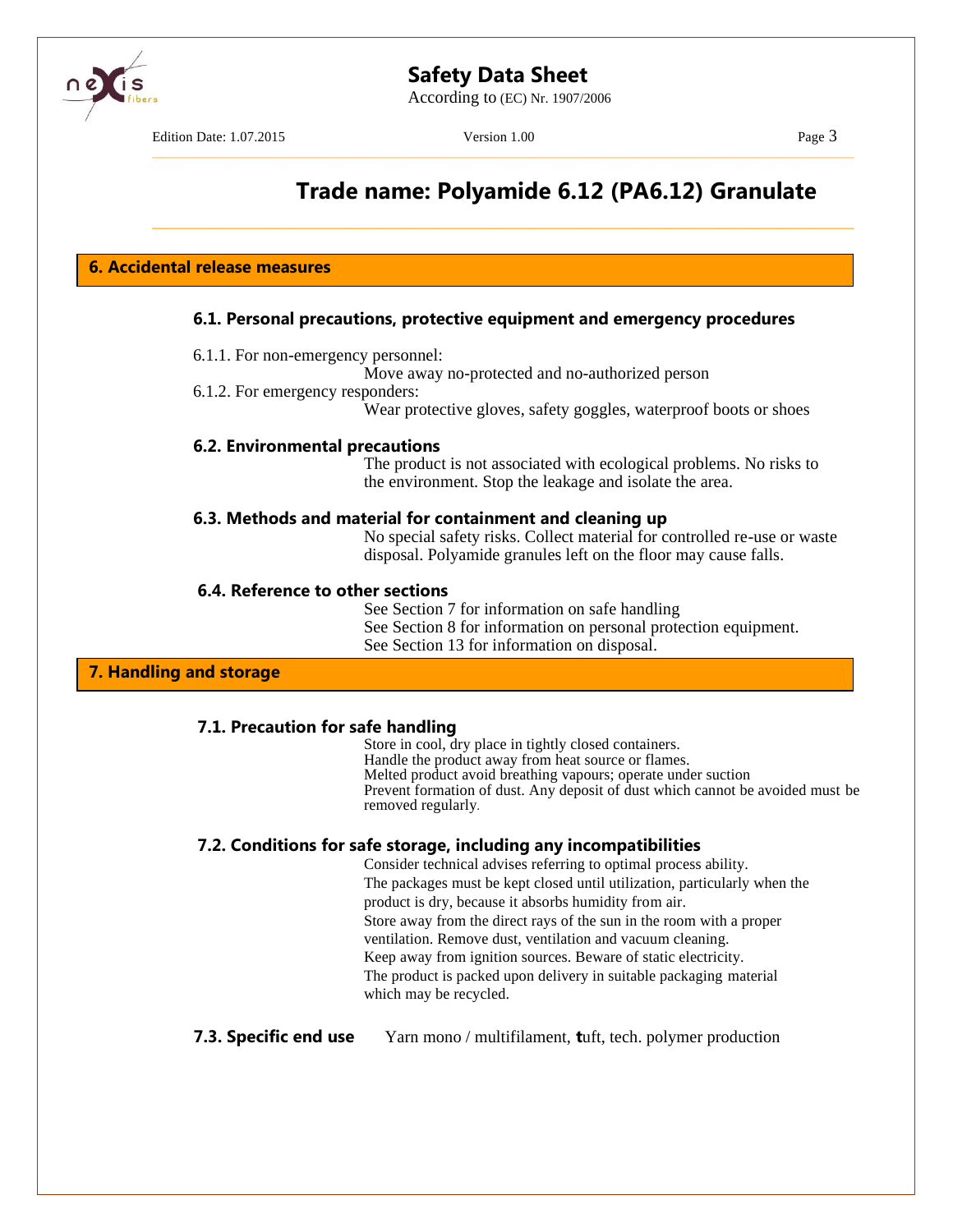According to (EC) Nr. 1907/2006

Edition Date: 1.07.2015 Version 1.00 Page 4

–––––––––––––––––––––––––––––––––––––––––––––––––––––––––––––––––––––––––––––––––––

\_\_\_\_\_\_\_\_\_\_\_\_\_\_\_\_\_\_\_\_\_\_\_\_\_\_\_\_\_\_\_\_\_\_\_\_\_\_\_\_\_\_\_\_\_\_\_\_\_\_\_\_\_\_\_\_\_\_\_\_\_\_\_\_\_\_\_\_\_\_\_\_\_\_\_\_\_\_\_\_\_\_\_

# **Trade name: Polyamide 6.12 (PA6.12) Granulate**

#### **8. Exposure controls / personal protection**

#### **8.1. Control parameters** *.*

Components with critical values that require monitoring at the workplace:

General dust limit values for airborne particles are PEL  $(OSHA) = 15$  $mg/m<sup>3</sup>$  (inhalable fraction, TWA) and PEL(OSHA) = 5 mg/m<sup>3</sup> (respirable fraction, TWA).

#### **8.2. Exposure controls**

#### **Personal protective equipment**

# **a) General protective and hygienic measures**

Wash hands during breaks and at the end of the work. Avoid skin contact with the liquefied material. Do not inhale dust / smoke / mist.

Avoid close or long term contact with the skin.<br>**y protection**: Protective work clothing

- **b) Body protection:** Protective work clothing
- **c) Protection of hands**: Protective gloves **c) Protection of hands**: Protective gloves<br>**d) Eye protection**: Safety glasses
	-
- **e) Breathing equipment:** Use breathing protection in case of insufficient ventilation.

#### **9. Physical and chemical properties**

#### **9.1. Information on basic physical and chemical properties**

|                                                                  | (a) Appearance:                             | Form   | solid, granules                                     |
|------------------------------------------------------------------|---------------------------------------------|--------|-----------------------------------------------------|
|                                                                  |                                             | Colour | raw white (nature)                                  |
|                                                                  | $(b)$ Odour:                                |        | odourless                                           |
|                                                                  | (c) Odour threshold:                        |        | not applicable                                      |
|                                                                  | $(d)$ pH:                                   |        | not applicable                                      |
|                                                                  | (e) Melting point/freezing point            |        | $208 - 215$ °C                                      |
|                                                                  | (f) Initial boiling point and boiling point |        | not applicable                                      |
|                                                                  | $(g)$ Flash point:                          |        | not applicable                                      |
|                                                                  | (h) Evaporation rate:                       |        | not applicable                                      |
|                                                                  | (i) Self-inflammability (solid,):           |        | product is not self-igniting                        |
| (j) Upper/lower flammability or explosive limits: not applicable |                                             |        |                                                     |
|                                                                  | (k) Vapour pressure:                        |        | not applicable                                      |
|                                                                  | (1) Vapour density                          |        | not applicable                                      |
|                                                                  | (m) Relative density                        |        | $1, 05 - 1, 07$ g/cm <sup>3</sup>                   |
|                                                                  | (n) Solubility (ies):                       |        | non soluble in water, soluble in sulphuric acid and |
|                                                                  |                                             |        | phenol                                              |
|                                                                  | (o) Partition coefficient: n-octanol/water  |        | not applicable                                      |
|                                                                  | (p) Decomposition temperature:              |        | Starts at about 350 °C                              |
|                                                                  | (q) Density                                 |        | 1,05-1,07 g/cm <sup>3</sup>                         |
|                                                                  | (r) Viscosity index $(H_2SO_4)$             |        | 120-250                                             |
|                                                                  | (s) Explosive properties                    |        | non explosive                                       |
|                                                                  | (t) Oxidising properties                    |        | not oxidizer                                        |
|                                                                  | 9.2. Other information                      |        | not available                                       |
|                                                                  |                                             |        |                                                     |

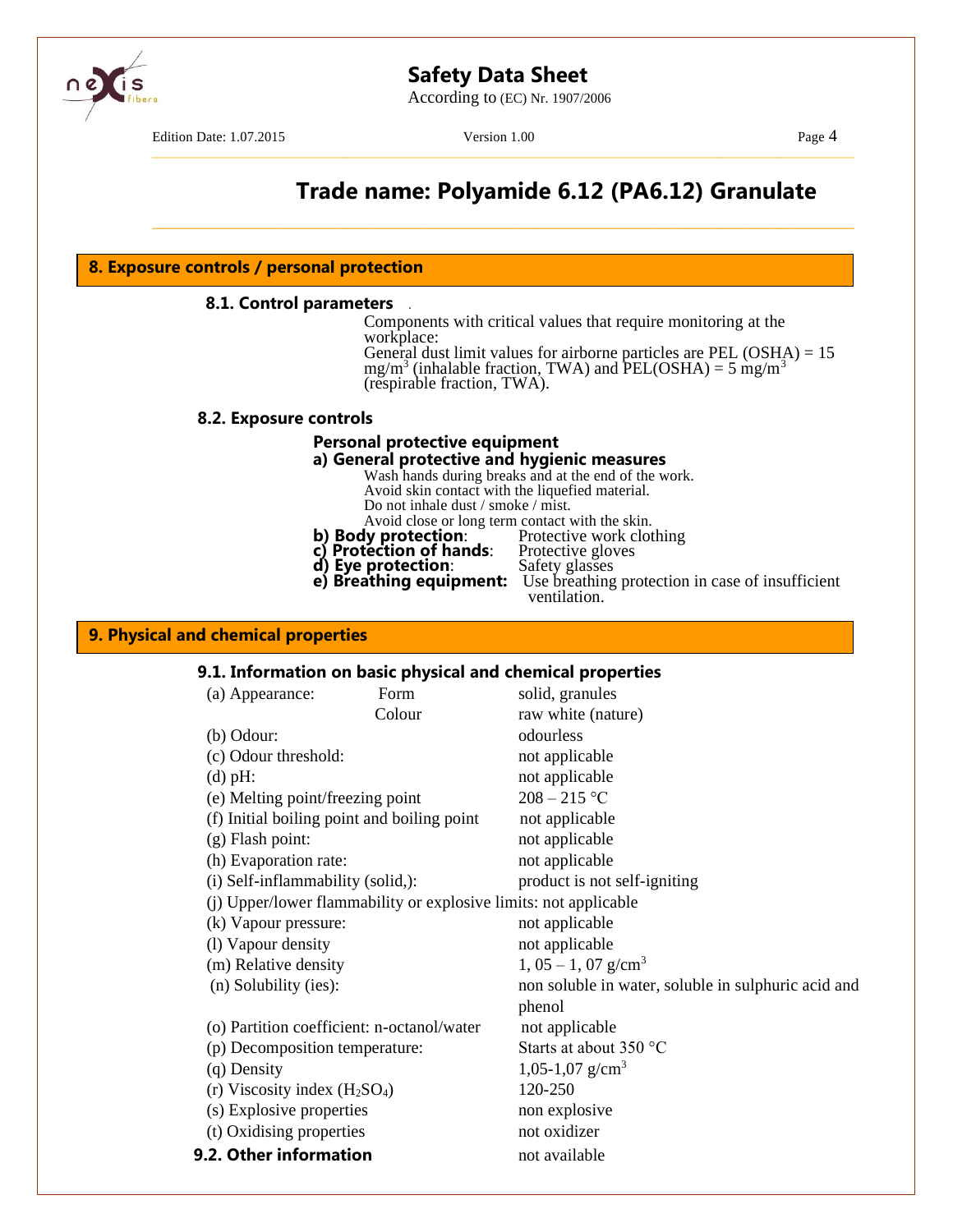According to (EC) Nr. 1907/2006



Edition Date: 1.07.2015 Version 1.00 Page 5

–––––––––––––––––––––––––––––––––––––––––––––––––––––––––––––––––––––––––––––––––––

\_\_\_\_\_\_\_\_\_\_\_\_\_\_\_\_\_\_\_\_\_\_\_\_\_\_\_\_\_\_\_\_\_\_\_\_\_\_\_\_\_\_\_\_\_\_\_\_\_\_\_\_\_\_\_\_\_\_\_\_\_\_\_\_\_\_\_\_\_\_\_\_\_\_\_\_\_\_\_\_\_\_\_

# **Trade name: Polyamide 6.12 (PA6.12) Granulate**

**10. Stability and reactivity**

| 10.1. Reactivity<br>10.2. Chemical stability                                                                                                | React with strong oxidizers and with strong acids<br>The polyamide 6.12 granular is a stable product<br>Decomposition happens at $350^{\circ}$ C. The substance may release oxides of |
|---------------------------------------------------------------------------------------------------------------------------------------------|---------------------------------------------------------------------------------------------------------------------------------------------------------------------------------------|
| carbon and hydrogen cyanide<br>10.3. Possibility of hazardous reaction                                                                      | None under normal storage conditions<br>At temperature $350 \degree C$ the product decompose.                                                                                         |
| 10.4. Conditions to avoid                                                                                                                   | No further relevant information available                                                                                                                                             |
| 10.5. Incompatible materials                                                                                                                | strong oxidizer, strong acids                                                                                                                                                         |
| 10.6. Hazardous decomposition products                                                                                                      | CO <sub>2</sub> , CO, NO <sub>x</sub> , HCN                                                                                                                                           |
| <b>11. Toxicological information</b>                                                                                                        |                                                                                                                                                                                       |
| 11.1. Information on toxicological effects<br>(a) Acute toxicity:<br>(b) Skin corrosion/irritation:<br>(c) Serious eye damage / irritation: | none under normal usage.<br>Contact with melted product can cause burns.<br>product is inert.                                                                                         |

- 
- 
- 
- (g) Reproductive toxicity: product is inert.
- 
- 
- (j) Aspiration hazard: no hazard.

# (d) Respiratory or skin sensitization: product is inert. (e) Germ cell mutagenicity: product is inert. f) Carcinogenicity: product is inert. (h) STOT-single exposure: no classification in STOT- SE. (i) STOT repeated exposure: no classification in STOT- SE.

## **12. Ecological information**

## **12.1. Toxicity**

The product is not associated with ecological problems. The information came from the structure. For aquatic organism the product may be non-toxic. In water is not soluble.

## **12.2. Persistence and degradability**

The product, in granules form, is inert and not biodegradable. In water is not soluble, but can be separate by appropriate mechanical wastewater treatment

- 
- 
- **12.5. Results of PBT and vPvB assessment** No further relevant information available
- 

**12.3. Bioaccumulative potential** No further relevant information available.<br>**12.4. Mobility in soil** No further relevant information available No further relevant information available **12.6. Other adverse effects** No further relevant information available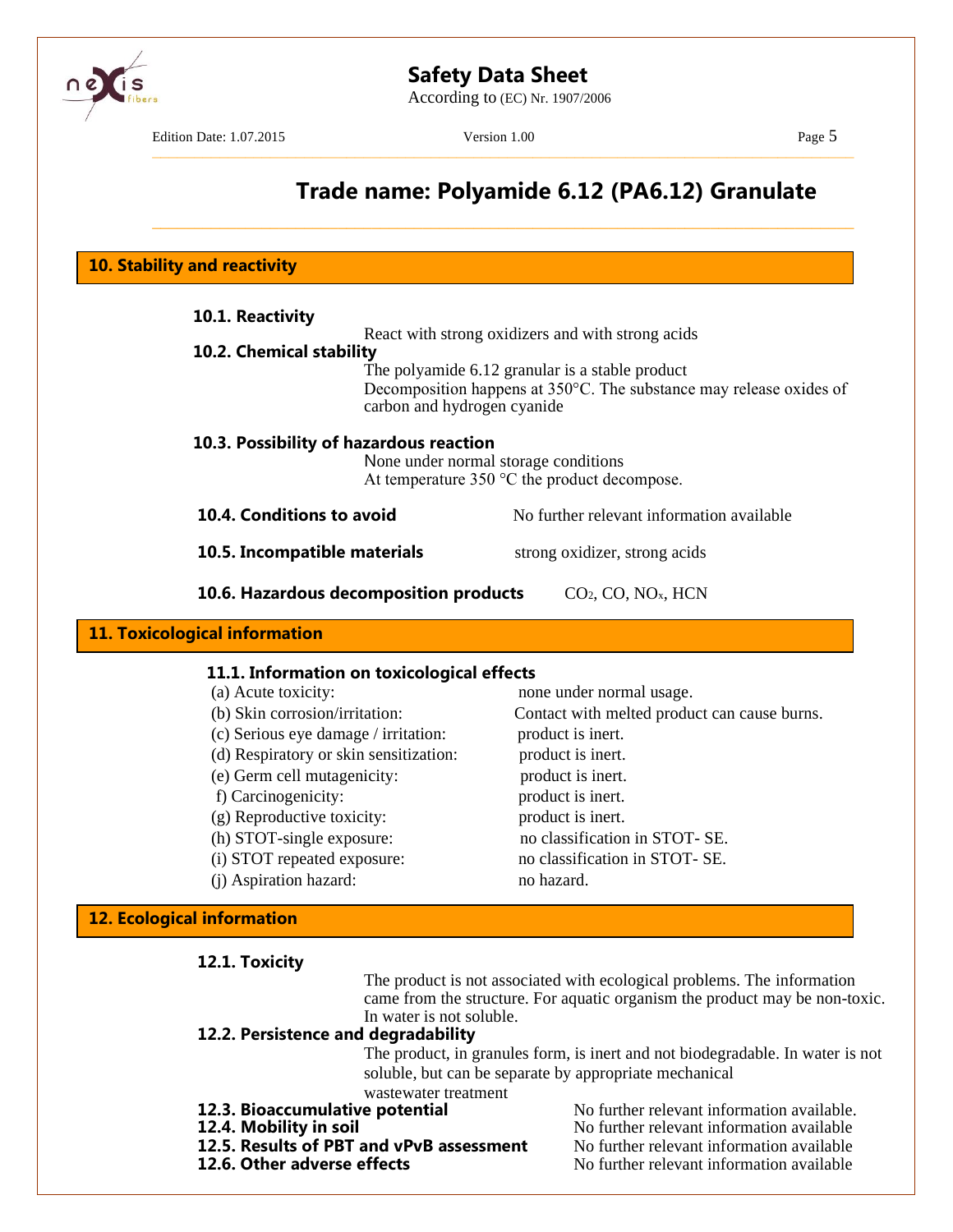According to (EC) Nr. 1907/2006

Edition Date: 1.07.2015 Version 1.00 Page 6

–––––––––––––––––––––––––––––––––––––––––––––––––––––––––––––––––––––––––––––––––––

\_\_\_\_\_\_\_\_\_\_\_\_\_\_\_\_\_\_\_\_\_\_\_\_\_\_\_\_\_\_\_\_\_\_\_\_\_\_\_\_\_\_\_\_\_\_\_\_\_\_\_\_\_\_\_\_\_\_\_\_\_\_\_\_\_\_\_\_\_\_\_\_\_\_\_\_\_\_\_\_\_\_\_

# **Trade name: Polyamide 6.12 (PA6.12) Granulate**

**13. Disposal considerations**

#### **13.1. Waste treatment methods**

Can bee disposed of as solid waste or burned in suitable installations, subject to local regulations.

Recycling or thermal recycling is recommended for both – the product and packaging material.

#### **14. Transport information**

There is no need of labelling the product according to EC directive 67/548, 1999/45, 1907/206 since is not classified as hazardous.

**14.1. UN number** not classified as danger product, according to transport regulation. **14.2. UN proper shipping name**

**ADR, ADN, IMDG, IATA** not classified as danger product, according to transport regulation. **14.3. Transport hazard class(es)**

**ADR, ADN, IMDG, IATA** not classified as danger product, according to transport regulation. **14.4. Packing group**

**ADR, IMDG, IATA** not classified as danger product, according to transport regulation.

**14.5. Environmental hazards: Terrestrial, see, air transport**

| <b>Class RID/ADR</b> | not classified as hazardous material |
|----------------------|--------------------------------------|
| Class ICAO/IATA      | not classified as hazardous material |
| Class OMI/IMDG       | not classified as hazardous material |

#### **14.6. Special precautions for user** No applicable

**14.7. Transport in bulk according to Annex II of MARPOL 73/78 and the IBC Code**

Classified as no danger product according to transports regulation.

**15. Regulatory information**

**15.1. Safety, health and environmental regulations/legislation specific for the substance or mixture**

> Regulation EC 1907/2006 Regulation EC 1272/2008 Regulation EC 453/2010

#### **15.2. Chemical safety assessment**

Product is exempted of registration under EC 1907/206 regulation, not classified as hazardous according to EC 1272/2008 regulation, product not needs a chemical safety assessment